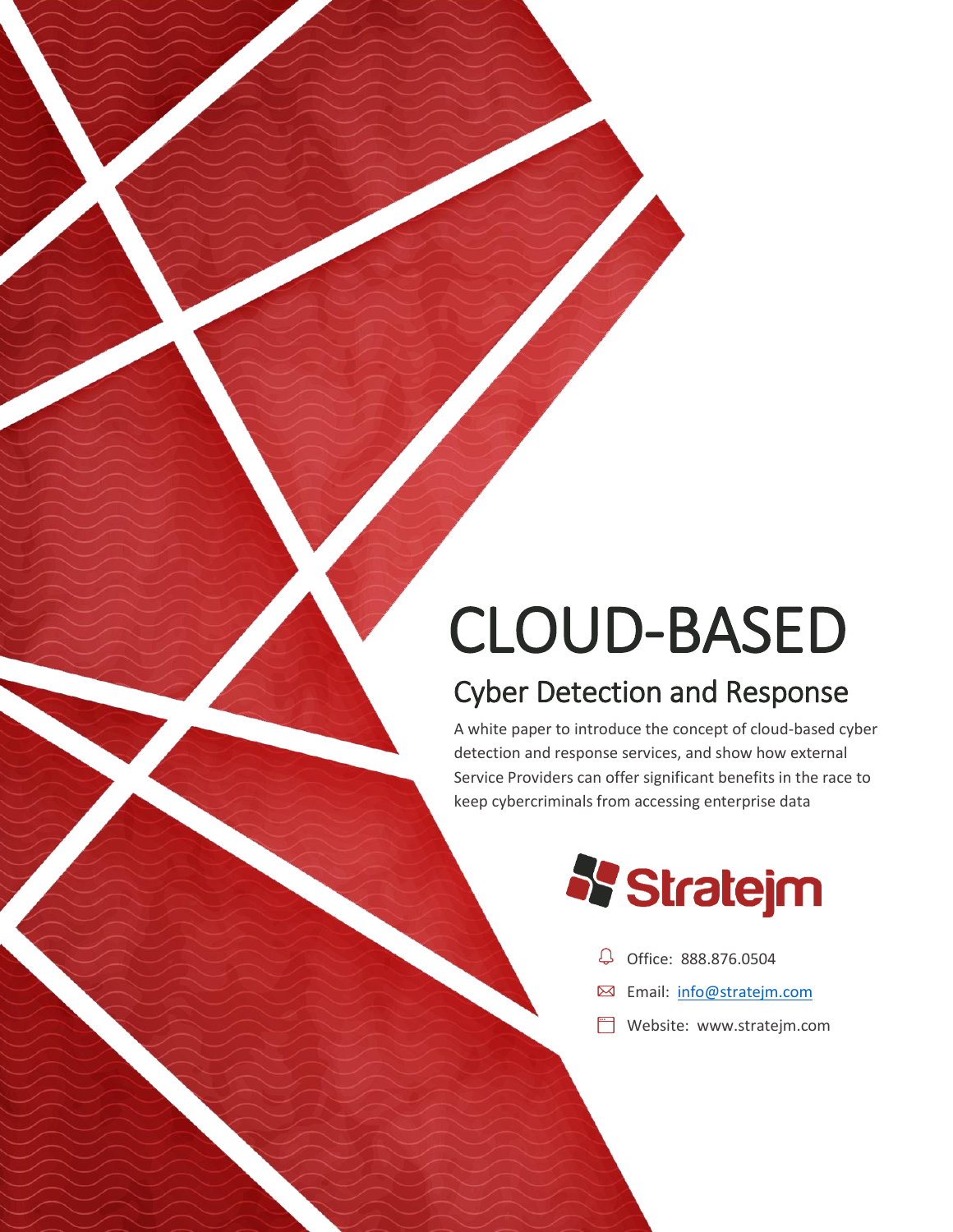

## **About this Whitepaper**

Systems and networks are being attacked every day – there is no shortage of cybercriminals who are ready to take advantage of every weakness. Newer technologies such as the Internet of Things, wireless phones, analytics systems and cloud computing make achieving strong security more difficult than ever before.

The do-it-all-yourself prevention-based approach used by many organizations is neither workable nor efficient in the Internet world. New tools and techniques are needed to contain costs while minimizing loss or damage.

One emerging security strategy uses "security as a service" to share the costs, to improve detection quality and to ensure incident responsiveness. For many enterprises, fast detection and rapid response have become just as important as prevention-by-design. Choosing cloud-based managed services for both threat detection and response planning can be very effective, especially when in-house security expertise and tools are either outdated or missing.

This whitepaper introduces the concept of cloud-based cyber detection and response services, and shows how third party service providers can offer significant benefits over an in-house solution.

## **Contents**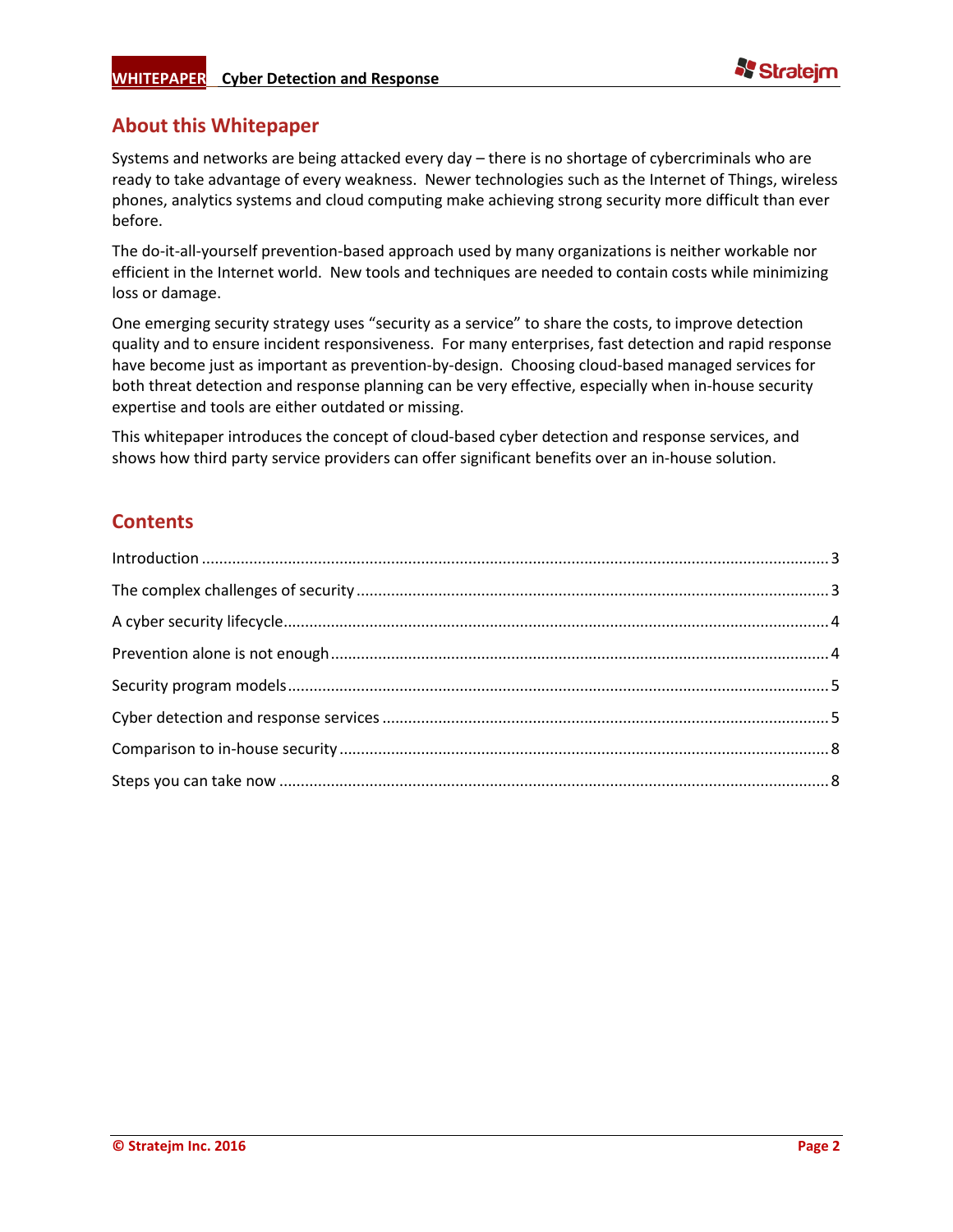## <span id="page-2-0"></span>**Introduction**

In an ideal world, cybercrime would be almost non-existent and breaches would not be in the news as often as they are today. Since absolute protection is not achievable in practice, the ability to rapidly detect and react to cybercriminal activities continues to be a basic goal and requirement for most organizations.

In fact, security incidents have never been as visible or dangerous as they are in today's online, consumer-oriented world. Security and privacy failures have led to severe difficulties for many enterprises - theft of information, disruption of operations and destruction of assets can have very significant financial and reputational consequences.

The large number of data breaches is ample evidence that the challenge of security has yet to be met (see the box on this page).Strong security is generally considered to be a critical success factor in the fast-emerging digital enterprise transformation.

A dramatic shift is also taking place in the IT industry itself. Many traditional in-house IT functions are being re-deployed as shared cloud services and are being managed by external service providers. Cloud computing, personal mobile devices, app stores and the many "things" of IoT have brought cyber security out of the technical backrooms and onto the Csuite's and Corporate Board's agendas.

In this whitepaper we look first at a basic cyber security lifecycle**,** then examine critical cyber detection and response services and finally discuss the benefits of cloud-based managed services. Suggestions are offered for adopting Cybersecurity-as-a-Service as a strategy.

## <span id="page-2-1"></span>**The complex challenges of security**

For security professionals, security is like a never-ending whack-a-mole game. Intruders pop up everywhere, they are hard to find and they are almost unpredictable. Even "whacking" threats as they appear does not ensure strong protection forever.

Security experts must be innovative and must use the best available tools if they want to keep up with today's cybercriminals, especially when access is both mobile and global and when operating budgets are limited.

IT security for systems of record (back office systems such as accounting) has traditionally been relatively static. The implied strategy was isolationism - keep the systems separate using a walled garden approach. Unfortunately, this doesn't work for newer systems of engagement that are web-scale, public-facing and online 24/7 – these systems have no fixed edges to serve as walls.

More recently, defense-in-depth security has been deployed for greater protection. The system's design includes point-in-time security functions but cannot anticipate every new exploit (or even vulnerabilities such as software bugs).

It is now well-recognized that systems cannot be permanently "immunized" against all possible future threats or exposures. The major challenge then is how rapidly you can detect and respond to security events.

#### **Examples of major breaches:**

- $\geq 2015$ : [Ashley Madison](https://en.wikipedia.org/wiki/Ashley_Madison_data_breach) more than 25Gb of company data stolen and leaked, including user details.
- 2016: [US Internal Revenue Service](http://www.crn.com/slide-shows/security/300081491/the-10-biggest-data-breaches-of-2016-so-far.htm/pgno/0/5) the information of more than 700,000 individuals was exposed, including social security numbers and other personal information.
- ▶ 2016: [Yahoo](http://www.cbc.ca/news/business/yahoo-email-hack-1.3774483) 500 million email accounts were hacked in 2014 but the hack was not discovered until 2016 as part of an internal investigation.
- $\geq$  2016: [Dyn](http://dyn.com/blog/dyn-statement-on-10212016-ddos-attack/) Distributed denial of service attack that involved tens of millions of discrete IP addresses infected with a botnet.

The [Breach Level Index](http://breachlevelindex.com/) indicates that more than 5.3 billion records have been lost or stolen since 2013.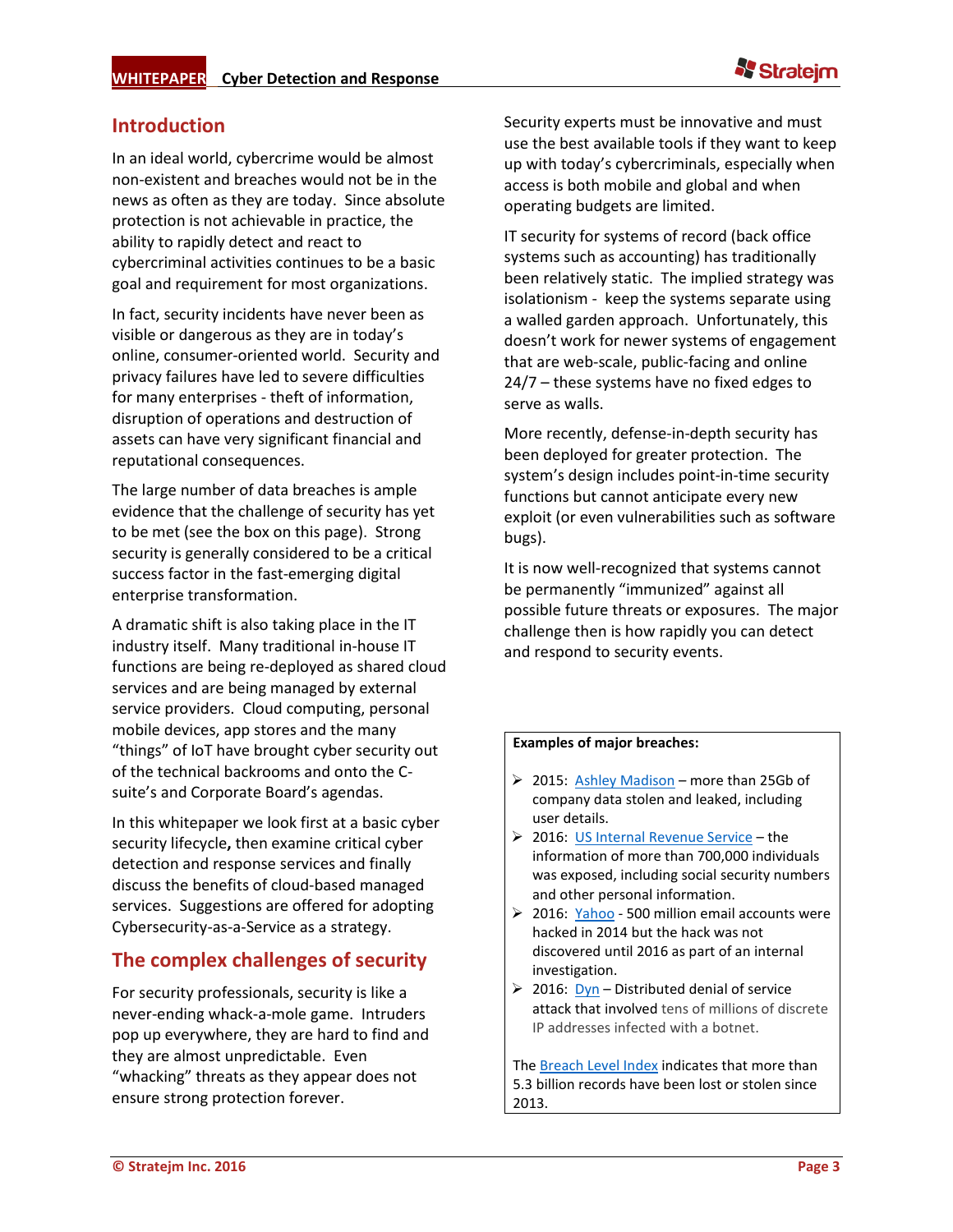



**Figure 1**: A cyber security lifecycle

## <span id="page-3-0"></span>**A cyber security lifecycle**

Cyber security can be described as a six-step lifecycle, as is illustrated in Figure 1. The essence of the lifecycle is the traditional Boy Scout motto - be prepared.

For security, this is not as easy as it sounds!

The security lifecycle can be divided into two parts that correspond to first reacting to an event and then responding to it.

The first three steps aim to stop an attack:

- 1. *Prepare your defense* Being prepared involves three important activities: tracking your IT assets; identifying vulnerabilities and threats; and collecting relevant industry intelligence to avoid re-inventing the "wheel" for security engineering;
- 2. *Detect security events* System monitoring combined with a knowledge base and qualified expert analysis is needed for "smart" detection; the process includes collecting relevant data, quickly identifying unusual events and then validating the incidents;
- 3. *Respond to stop the incident* An effective response will stop an attack and neutralize the intruder as quickly as possible;

The other three steps help to restore normal operations and incorporate the lessons learned:

- 4. *Correct the damage* Damages resulting from an attack should be assessed, losses identified, data restored and assets repaired;
- 5. *Improve knowledge and understanding* Learning about cybercriminal motivations and methods should be a continuous process, leading to design improvements and better response preparations;
- 6. *Plan improvements* Improvements to protection should be based on the lessons learned.

One important concern is where to acquire the expertise to use threat intelligence and to prepare workable responses. For many organizations, there is a shortage of security experts on staff.

## <span id="page-3-1"></span>**Prevention alone is not enough**

Prevention alone is now considered to be a failed strategy for most IT environments. The results have been poor at best even though up to 80% of enterprise security budgets are often spent on prevention.

To keep intruders out, the "prevention by design" model relies on techniques such as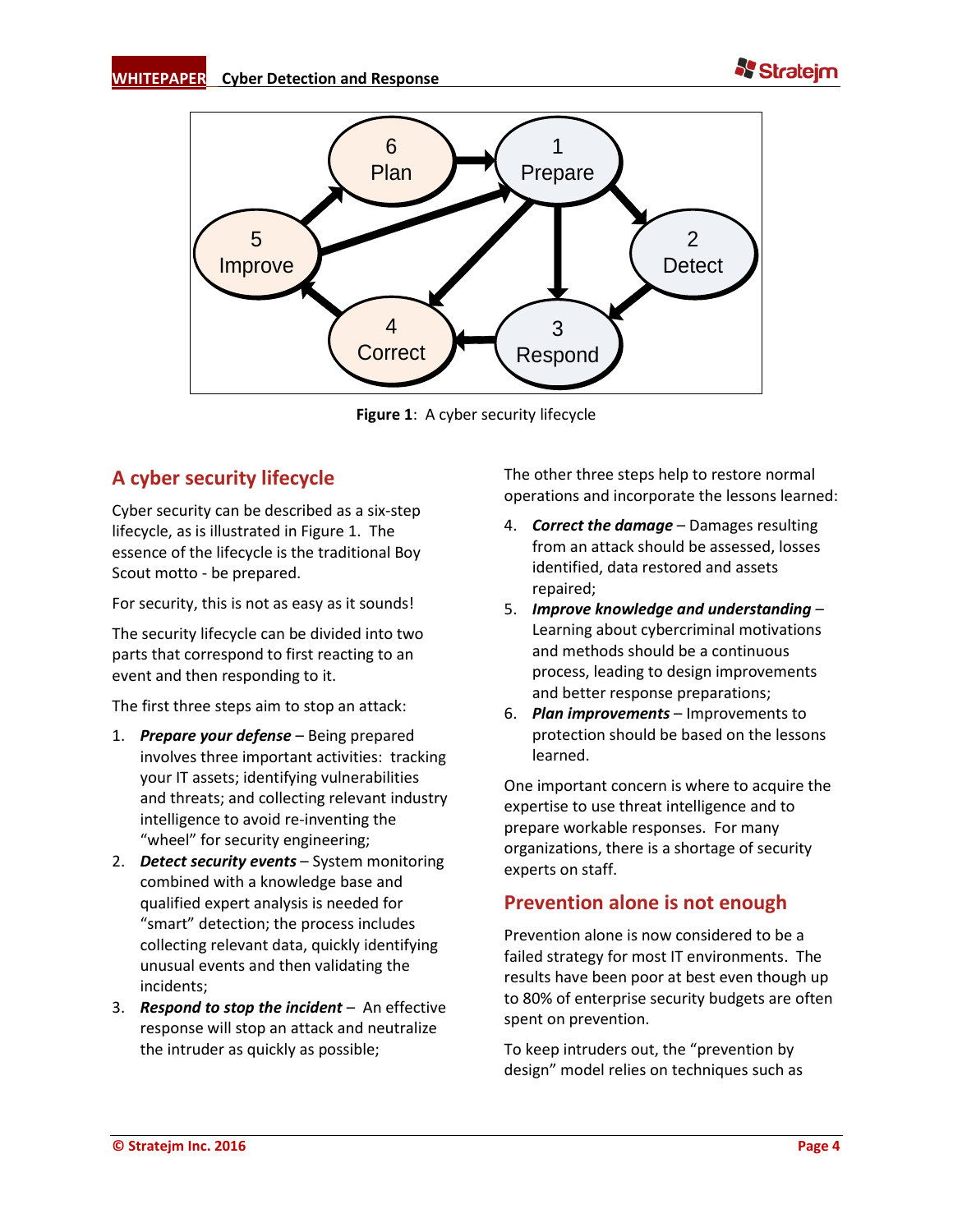

network segmentation, firewalls and even physical isolation.

This approach has been found lacking for various reasons:

- Security components such as antivirus software, network firewalls, intrusion prevention systems, and access management are increasingly complex to deploy and expensive to integrate and maintain;
- The number of access points is growing exponentially (e.g., IoT sensors, tablets, smartphones, cars, etc.), thereby greatly increasing the threat landscape and the cost of access control;
- Most major breaches are due to insiders having their legitimate elevated access credentials stolen, with data then being exfiltrated without detection;
- Integration of disparate applications is increasing, often including links between organizations, which makes preventionbased tactics even more difficult to deploy;
- Expert personnel who understand the many technologies and vulnerabilities are increasingly scarce; and
- Unfortunately, cybercriminals are more sophisticated and agile than ever before, especially as the stakes get higher and the pace of change increases.

For most organizations, the best overall strategy is to be "more proactive about reacting." This can be achieved by:

- Using industry threat intelligence data to understand what's happening and what's going on before it hits your system;
- Actively monitoring systems and collecting data in real-time as well as historically; and
- Planning in advance to provide rapid, coordinated responses to every incident and all intruders.

## <span id="page-4-0"></span>**Security program models**

There are three common, but not mutually exclusive, security operating models:

- *In-house security support* a security centre of excellence takes responsibility for all aspects of planning, organizing, operating and managing the organization's security lifecycle processes;
- *Managed security services (MSS) -* a model defined by [Gartner](http://www.gartner.com/it-glossary/mssp-managed-security-service-provider/) as *"*outsourced monitoring and management of security devices and systems. Common services include managed firewall, intrusion detection, virtual private network, vulnerability scanning and anti-viral services. MSSPs use high-availability security operation centers to provide 24/7 services"; and
- *Managed detection and response services (MDR)* – [Gartner](https://www.gartner.com/doc/3314023/market-guide-managed-detection-response) recently defined a new market sector that they have named "Managed Detection and Response". MDR services "fill that critical security skills gap by providing expert detection and remediation services to deal with today's increasingly complex threats. Private businesses and public companies will find it challenging to deal with these threats alone."

As long as systems and networks have vulnerabilities and cybercriminals remain innovative, no single approach will be enough and security will continue to be a never-ending story.

## <span id="page-4-1"></span>**Cyber detection and response services**

#### The [SANS Institute 2016 Incident Response](https://www.sans.org/reading-room/whitepapers/incident/incident-response-capabilities-2016-2016-incident-response-survey-37047)  [Survey](https://www.sans.org/reading-room/whitepapers/incident/incident-response-capabilities-2016-2016-incident-response-survey-37047) indicated that:

"Of the 591 respondents to qualify and take the 2016 SANS Incident Response Survey, approximately 21% cited their time to detection, or "dwell time," as two to seven days, while 40% indicated they could detect an incident in less than one day. Conversely, 2% of organizations reported their average dwell time as greater than one year. Survey participants reported that 29% of remediation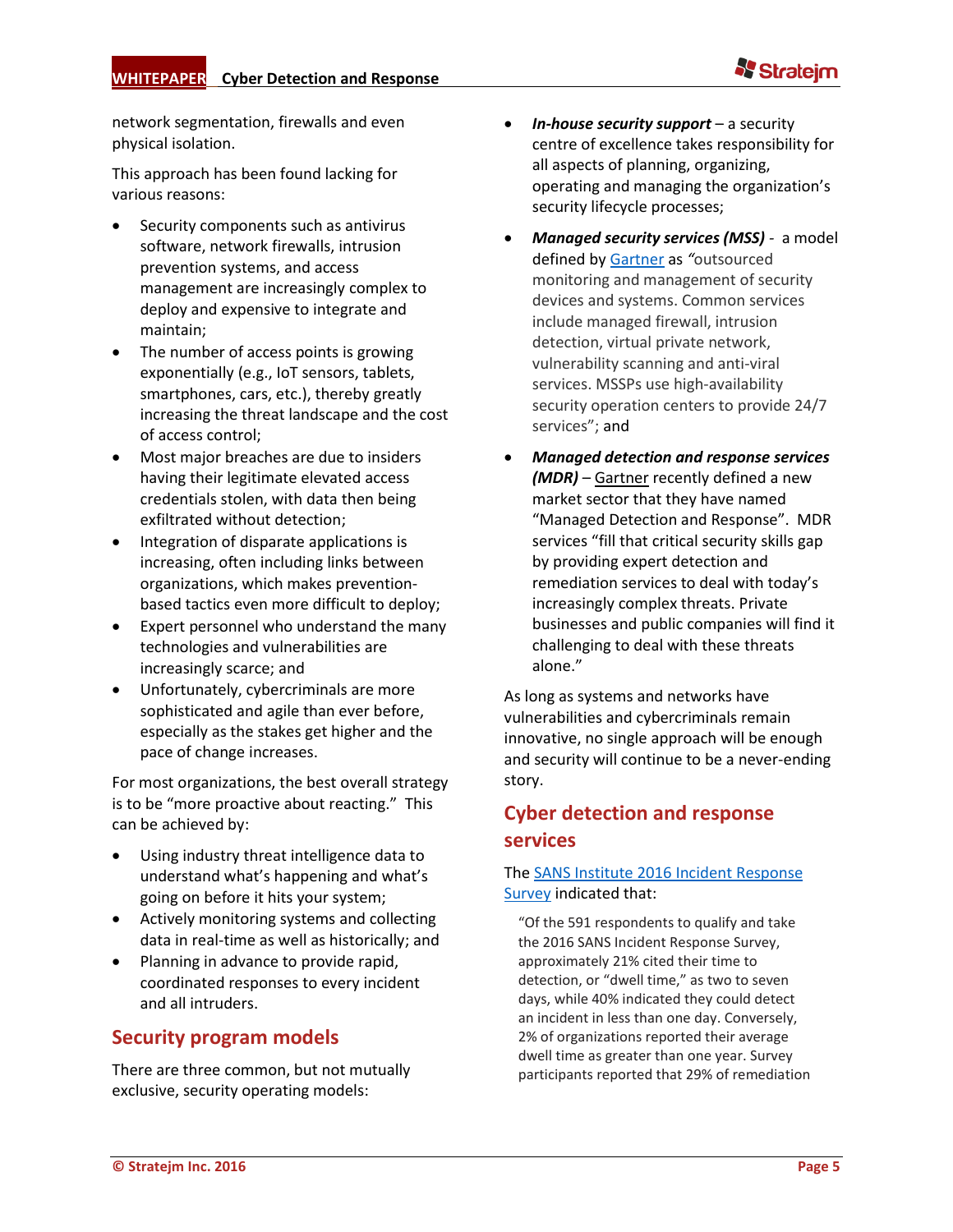events occur within two to seven days, while only 33% occur in less than one day."

These kinds of delay have become unacceptable with the speed of business these days.

A new goal for security managers is to track security performance using service metrics, especially when a Service Level Agreement with an external provider is involved. Two of the important security service metrics are:

#### **Mean Time to Detect (MTTD):**

The time between occurrence of a breach and its detection; and

#### **Mean Time to Remediate (MTTR):**

The time between breach detection and breach neutralization and repair.

This moves the focus from prevention-by-design to fostering excellence in event anticipation, industry awareness, rapid detection and fast response. This also requires larger investments in advanced cyber security capabilities such as data aggregation, analytics, data science, machine learning and threat intelligence sharing.

Both the customer and the provider have roles to play in achieving excellence in security management. However, the customer is ultimately accountable for results, with the providers supplying expertise, tools and best practices.

Figure 2 illustrates the key functional elements of a Cyber Detection and Response model.



**Figure 2:** Cyber Detection and Response - functional components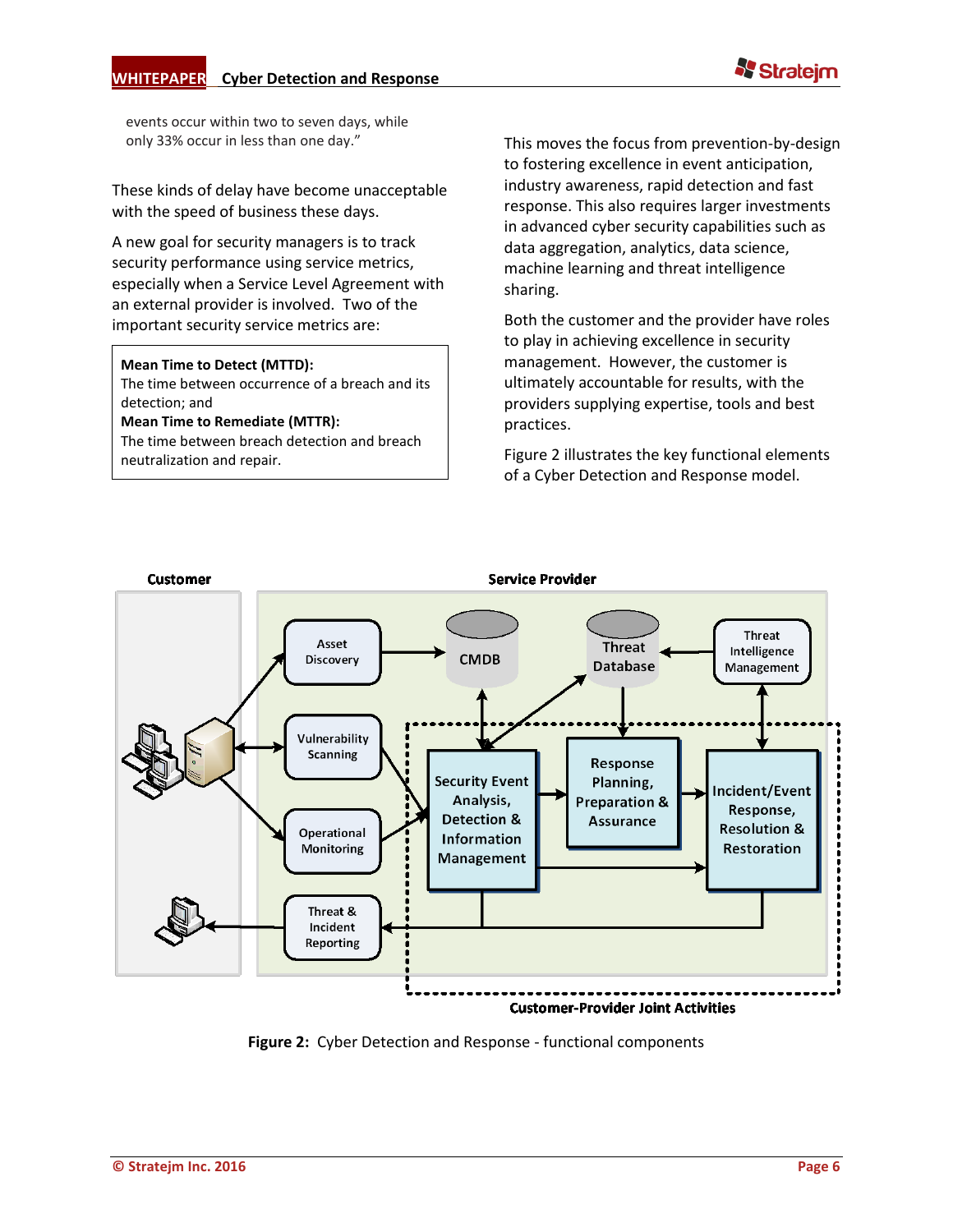

Functions that are typically included in a Cyber Detection and Response service include:

#### *1. Asset discovery and data collection*

Knowing what assets need to be secured and their vulnerabilities is an important first step in any security program. A customer CMDB is a good starting point if it is up-todate; otherwise an asset discovery process would need to be invoked.

IT assets include the physical and virtual resources at all levels of the IT stack, from physical wiring to applications and data objects. Existing protection data (e.g., backup, replication and disaster recovery data) can be used as part of an asset scan. Details about configurations, operations, owners, relationships and known vulnerabilities are all extremely useful for smart security.

#### *2. Vulnerability scanning and evaluation*

Security readiness can be improved through an ongoing process to identify and track vulnerabilities. Since many IT components are used widely, vulnerability data can be shared among organizations. Two broad categories of vulnerability are:

- *Known issues* for which a solution is available, such as unpatched software or older devices;
- *Inherent weaknesses* that can be exploited, such as unencrypted links or weak authentication practices.

Knowing your system's vulnerabilities is key to being prepared for attack. It also allows scarce resources to focus on where they would be most useful.

#### *3. Threat intelligence*

It's difficult to prepare for attacks when you don't know what's coming at you. Other companies' experiences can be invaluable when trying to understand cybercriminals and for preparing your own defenses.

Threat intelligence data can save a lot of time and energy, especially when a provider can use the information for multiple users.

There is also a major advantage if the data can be filtered to suit each customer's situation. Examples of external threat intelligence include the reputation (IP addresses and domains), malware characteristics, attacker tactics, attack details, etc.

#### *4. Operational monitoring*

Monitoring is useful only if it collects data that can generate security alarms and help with response and repair processes. Security data can be extracted from original data (such as raw log messages), from processed data (averages, summaries, etc.) and from correlated data (i.e., from multiple device logs).

Potential sources for security data include device event logs, performance data and other indicators of compromise (filenames, hashes, IP addresses, hostnames, processes, services, Windows registry entries, etc.).

Security monitoring can be implemented by the customer, a managed service provider, or both using:

- Monitoring appliances on the network;
- Integration with IT Service Management systems; and
- Data extracted from applications and filestores.

#### *5. Security analysis, detection and information management*

A lot of configuration and security data can be collected from historical records but may also be needed on a realtime or near realtime basis.

Modern "big data" analytics and business intelligence techniques can be applied to security event analysis. Smart detection services should be situational and contextaware, with quick response whenever incidents are detected.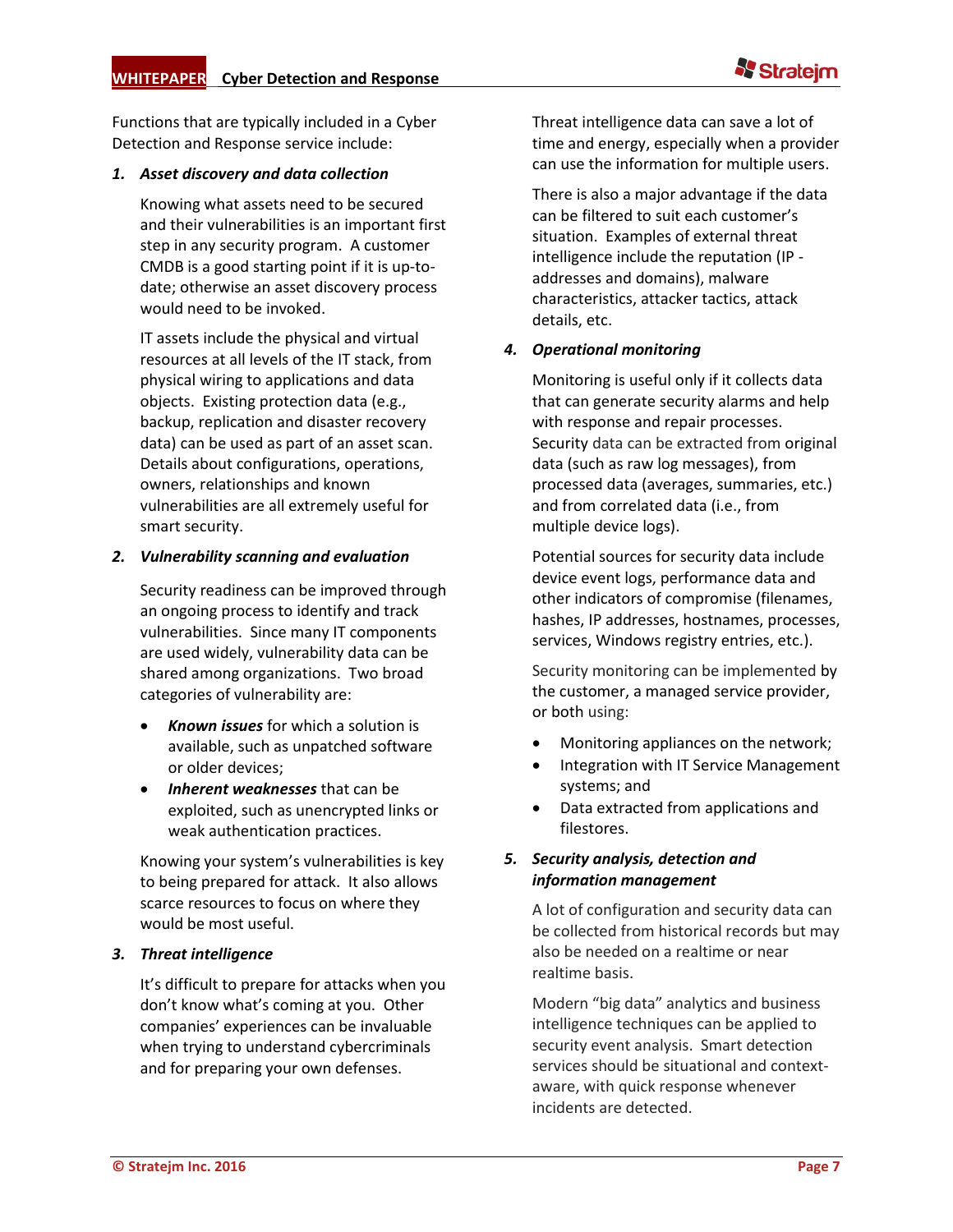

A security event analysis combines intended configurations, discovered configurations, directory data and threat intelligence to generate alerts, notifications and reports. Although there should be no limits on the amount of data that can be ingested and processed, good information management practices need to be used. This would include purging, archiving and summarizing historical data over time.

#### *6. Security response preparation and execution*

Rapid detection provides little or no advantage if an effective response and recovery capability is not in place. A welldefined incident response process ensures that the enterprise is well-prepared to handle incidents efficiently and effectively.

The essence of an excellent security response is to:

- Anticipate incidents and prepare a response plan before an incident occurs;
- Contain the problem by isolating the attacker and by quickly determining the extent of the damage;
- Remove the active elements so that no further damage can be done; and
- Restore normal operations by recovering data and software or replacing damaged components.

## <span id="page-7-0"></span>**Comparison to in-house security**

Security is a necessary cost for almost anyone who uses a computer, but it is especially important for organizations that allow direct customer access or use third party services. Actual costs will vary considerably – from as little as the cost of antivirus software to the complexity of a full enterprise-wide defense-indepth implementation. Security expenses may also include significant staffing costs.

One option for cost control is to use managed security services. The managed "Cyber Security-as-a-Service" approach uses cloudbased systems that share common functions to reduce the overall cost.

The chart on Page 9 examines the differences in the costs of in-house security versus a Cyber Detection and Response service.

Actual savings achieved will, of course, depend on many other factors including your purchasing power, your location and the availability of suitable services.

### <span id="page-7-1"></span>**Steps you can take now**

[Marc Andreesen](http://www.wsj.com/articles/SB10001424053111903480904576512250915629460)'s statement in 2011 that "software is eating the world" was certainly correct. Today's applications for the IoT embed software in almost every physical object, from street lights to shoes to animals (e.g., cows with fitness bands).

There will be no shortage of things that need to be secure. [Cisco](http://www.cisco.com/web/CA/solutions/trends/iot/portfolio.html) estimates 50 billion Internet endpoints by 2020. All it takes is one unsecured endpoint or one unsuspecting person to potentially compromise an entire IoT ecosystem.

Unfortunately, software defects often lead to vulnerabilities, as is demonstrated by Microsoft's [Patch Tuesday.](https://en.wikipedia.org/wiki/Patch_Tuesday) Unintended functionality, poor design, incorrect implementation, and a lack of regular maintenance are just a few of the securityrelated software concerns. A security breach, much like a physical disaster, can lead to severe business continuity problems.

Considering all the complexities, a managed service approach may be the best fit for your security policies, budgets and systems requirements. The first question, of course, is how do you get started.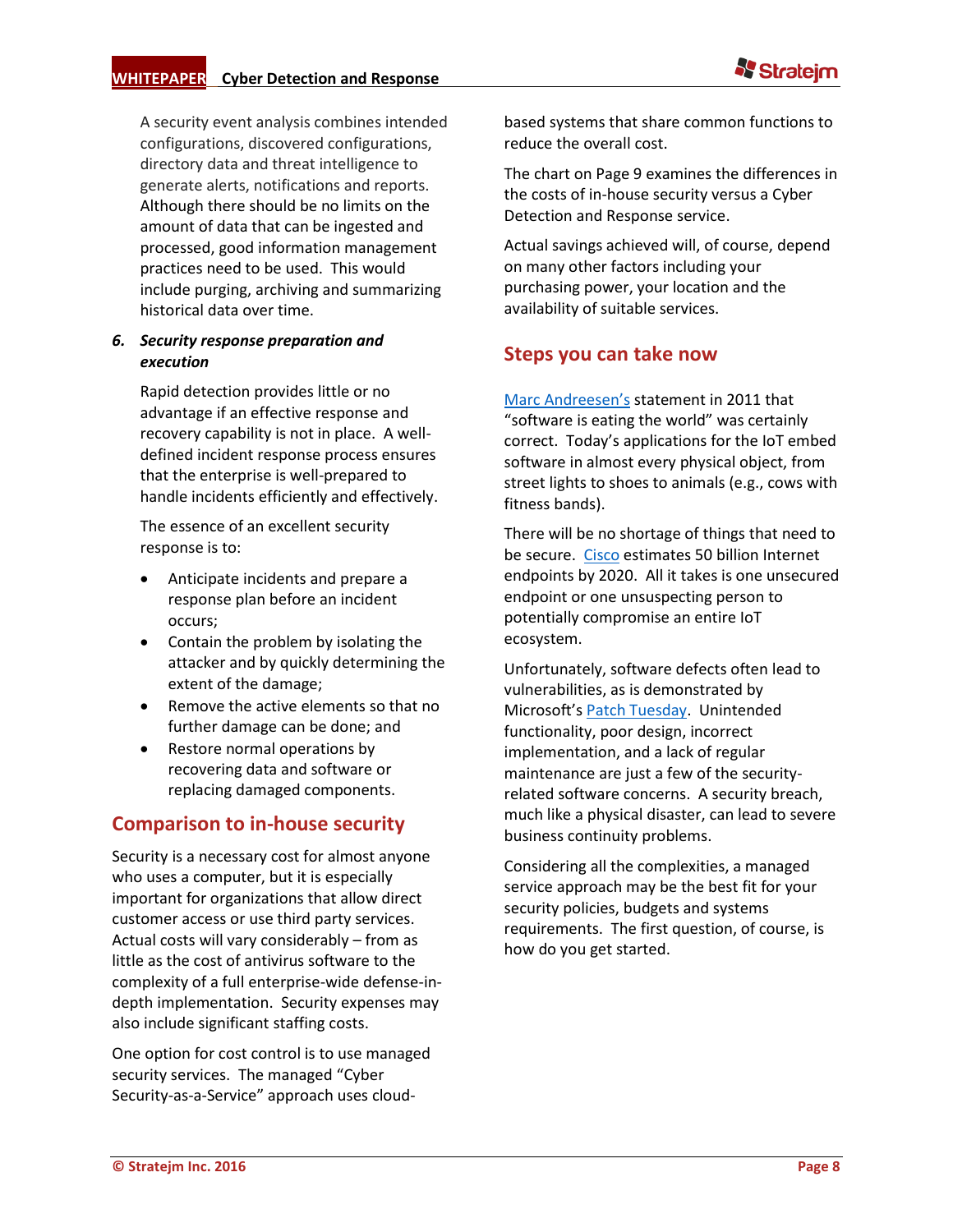



| <b>Cost Component</b>                                              | <b>Description</b>                                                                                               | <b>Cost Element</b>                                                                                                                                  |                                                                                                                                        |
|--------------------------------------------------------------------|------------------------------------------------------------------------------------------------------------------|------------------------------------------------------------------------------------------------------------------------------------------------------|----------------------------------------------------------------------------------------------------------------------------------------|
|                                                                    |                                                                                                                  | In-house security<br>organization                                                                                                                    | <b>Cyber Detection and</b><br><b>Response Service</b>                                                                                  |
| Asset discovery                                                    | A process to discover,<br>catalogue and track<br>hardware, software and<br>data assets that need to<br>be secure | Significant investment in<br>management systems<br>and possibly agent<br>software; expertise in<br>security operations and<br>management is required | Discovery system will<br>already be implemented;<br>may use appliances on<br>the customer site;<br>expertise shareable by<br>customers |
| CMDB database                                                      | A database that captures<br>information about IT<br>assets, characteristics and<br>relationships                 | May be combined with<br>management systems if<br>available                                                                                           | Could use customer<br>systems as data source;<br>may also be deployed in<br>multi-tenant services                                      |
| Threat Intelligence<br>database                                    | A collection of data from<br>external sources with<br>correlation to internal<br>assets                          | Interfaces and external<br>subscriptions required;<br>expertise needed to use<br>the data                                                            | Standard on-demand<br>system shared by<br>providers; expertise to<br>use data would be shared<br>by multiple customers                 |
| Vulnerability scanning<br>and analysis                             | Periodic testing for<br>weaknesses and<br>evaluation of potential<br>exposures                                   | Expertise and tools must<br>be acquired                                                                                                              | Standard on-demand<br>system and support<br>expertise                                                                                  |
| Security monitoring and<br>analysis                                | Monitoring must be<br>available 24/7/365 and<br>evidence analyzed to<br>validate security status                 | Dedicated expert(s) and<br>systems required to<br>evaluate and react to<br>alarms                                                                    | Intelligent SIEM systems<br>can be made available;<br>experts would always be<br>available to all customers                            |
| Alerting/Reporting                                                 | Portals and interfaces to<br>the customer to display<br>events and status                                        | Custom in-house<br>interfaces may be<br>required                                                                                                     | Standard interfaces are<br>available as required                                                                                       |
| Incident response<br>management (planning,<br>execution, recovery) | Process for managing<br>responses to incidents<br>and attacks                                                    | Internal ITSM processes<br>would apply; expertise<br>required for planning and<br>execution                                                          | Pre-defined processes<br>and shared experts would<br>be available                                                                      |

Five steps that will help you establish a Cyber Security-as-a-Service solution are:

- **Step 1:** Document your GRC (governance, risk, and compliance) policies and practices. Identify any constraints that might preclude a managed service (including public cloud policies and any data storage restrictions).
- **Step 2:** Identify any existing asset catalogues and databases – you must have some records. If these are incomplete or outdated, you will need an asset discovery service.
- **Step 3:** Consider doing a test of Cyber Detection and Response services to evaluate provider processes and current vendor relationships. Your provider may have a free trial and